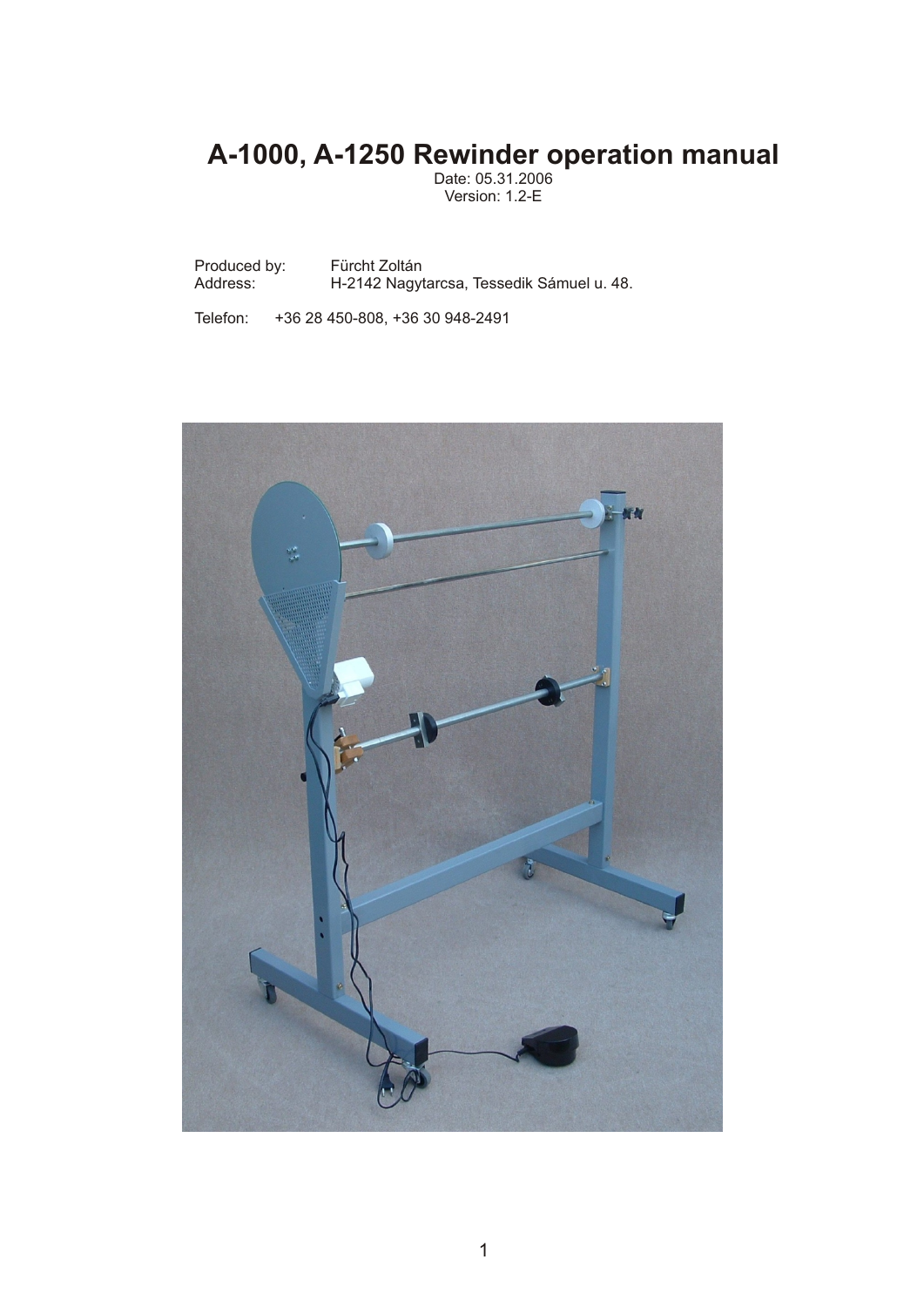## **Content**

| A-1000, A-1250 brief description                       | 3 |
|--------------------------------------------------------|---|
| Safety instructions                                    | 3 |
| Technical data                                         | 3 |
| Parts subjected to wear                                | 3 |
| Safety parts                                           | 3 |
| Transportation of the A-1000, A-1250 rewinder          | 4 |
| Parts of the A-1000, A-1250 rewinder                   | 4 |
| Setting up and oerating of the A-1000, A-1250 rewinder | 4 |
| Maintanance of the A-1000, A-1250 rewinder             | 6 |
| Frequent troubles                                      | 6 |
| CE declaration of conformity                           |   |
|                                                        |   |

## **Signs:**



....

- Hazard of electric shock

- Other hazard



**[x/y]** - Picture X part Y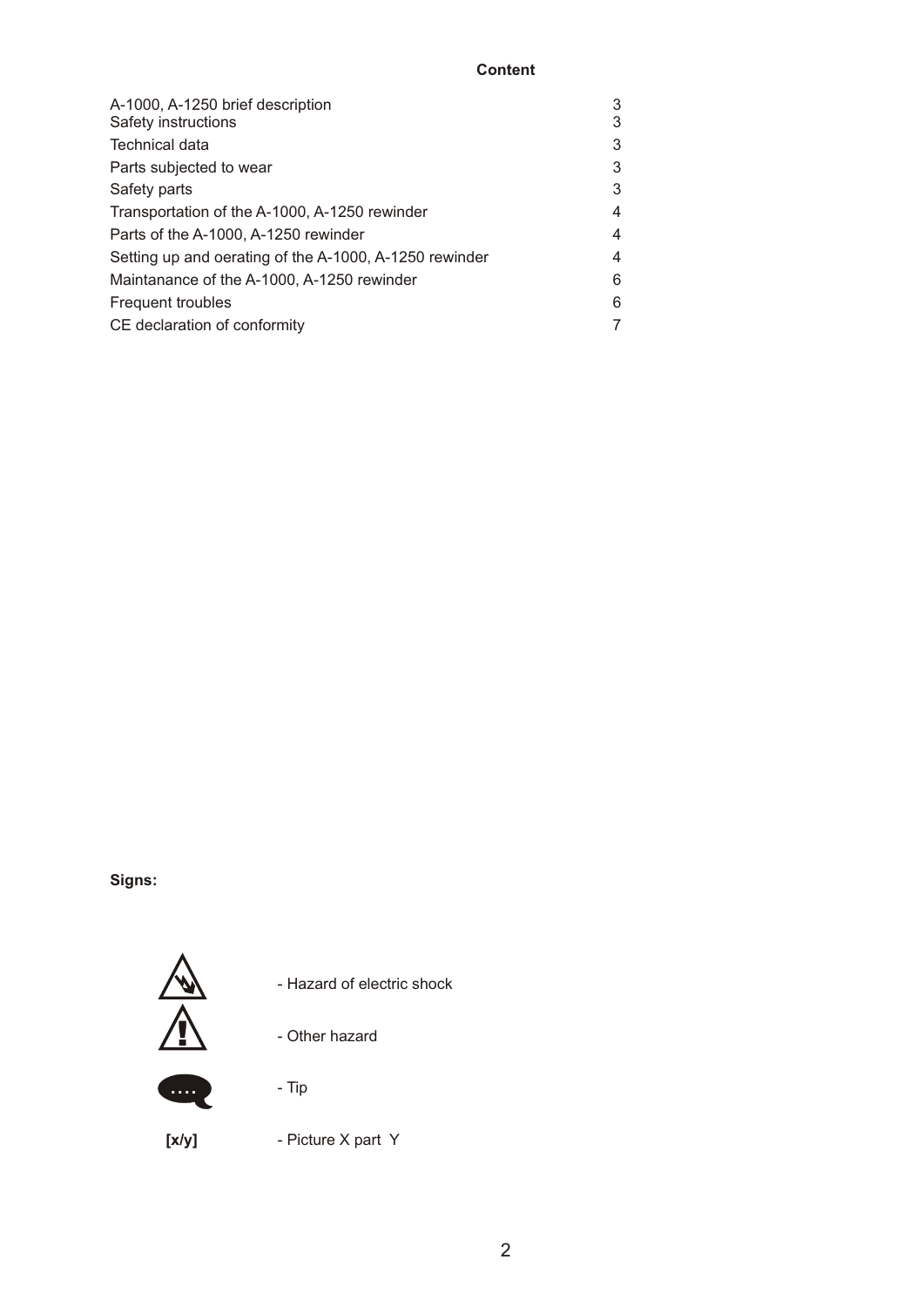#### **Brief description**

- The A-1000, A-1250 rewinder is designed to reduce the operating costs of printing machines that use automatic rubber blanket wipers with rewinding the relativelly cheaper big rolls of blaket washing cloth to several smaler ones.<br>– A-1000, A-1250 is ideal for rewinding some other materials, too.
- 
- A-1000, A-1250 is ideal for rewinding some other materials, too.<br>– The A-1000, A-1250 may not be used for any other than its designated use.

#### **Safety instructions**

Please read the operating instructions before you use the A-1000, A-1250 rewinder to prevent accidents and ensure the trouble-free operation.

- The A-1000, A-1250 rewinder may not be operated by anyone who does not read or does not fully understand the operating manual.<br>– The A-1000, A-1250 rewinder may not be used in wet or explosive environment.
- The A-1000, A-1250 rewinder may not be used in wet or explosive environment.<br>– Always use a proper lighting.
- 
- Always use a proper lighting.<br>-  $\uparrow$  To ensure the easy unplugging always use a socket in a height between 0,6 and 1,9m.
- -To ensure the easy unplugging always use a socket in a height between 0,6 and 1,9m. Before beginning the maintenance or reparation make sure that the rewinder is A-1000, A-1250
- disconnected.<br>
Repairs should be carried out by qualified persons using original spare parts, otherwise this may result -in considerable danger for the user. A-1000, A-1250
- 
- Do not wear loose clothing or jewellery, they can be caught in moving parts.
- ◯ Do not wear loose clothing or jewellery, they can be caught in moving parts.<br>– ◯ Transport and fix the A-1000, A-1250 rewinder only as in part "Transportation of the A-1000 rewinder" described<br>
Allways unplug the A-1000, A-1250 rewinder when not using it. <u>ו</u>
- 

#### **Technical data:**

#### Weight 28 kg (A-1250: 32 kg)

| Dimensions (width/length/height):              | 110/60/           |
|------------------------------------------------|-------------------|
| Place demand (for the safe operation)          | 200/200           |
| Max. roll width:                               | 800 mm            |
| Max. lower (big) roll diameter:                | 600 mm            |
| Core diameter of the lower (big) roll:         | 75 mm             |
| Max. uper (small) roll diameter                | $80 \text{ mm}$   |
| Core diameter of the upper (small) roll:       | 18 <sub>mm</sub>  |
| Roller speed                                   | $0 - 330$ re      |
| Noise output                                   | less that         |
| Operational temperature                        | $+5. +40^{\circ}$ |
| Store temperature                              | $-25+55$          |
| Humidity                                       | 50% (m            |
| Max. operating altitude (from the sea surface) | 1000m             |
| Voltage/Current                                | $230V - 10$       |
| Power                                          | 90W               |

#### **Parts subjected to wear:**

| $\overline{\phantom{0}}$ | "o" belt diameter | ø3mm              |
|--------------------------|-------------------|-------------------|
| $\overline{\phantom{a}}$ | Belt length       | 970 mm            |
| $\overline{\phantom{0}}$ | Motor:            | FDM / HF(S)-09250 |

- 
- 

110/60/130 cm

0-330 rev./min.  $less than 70 dB(A)$ 

 $50\%$  (max.+40 $^{\circ}$ C)<br>1000m

 $+5.+40^{\circ}$ C

230V~/0,5A<br>90W

200/200 cm (A-1250: 200/225cm) 800 mm (A-1250: 1050mm)

 $-25...+55°C$  (+70°C max. 24 hours)

-Motor: FDM / HF(S)-09250 Always use original spare parts

#### **Safety parts**

|                          | Name:              | <b>Manufacturer:</b> | Type:       | Data:         |
|--------------------------|--------------------|----------------------|-------------|---------------|
| $\overline{\phantom{a}}$ | Motor              | FDM.                 | HF(S)-09250 | 220-240V 0,5A |
| $\overline{\phantom{0}}$ | <b>Foot switch</b> | FDM                  | KD-2902     | 220-240V 1A   |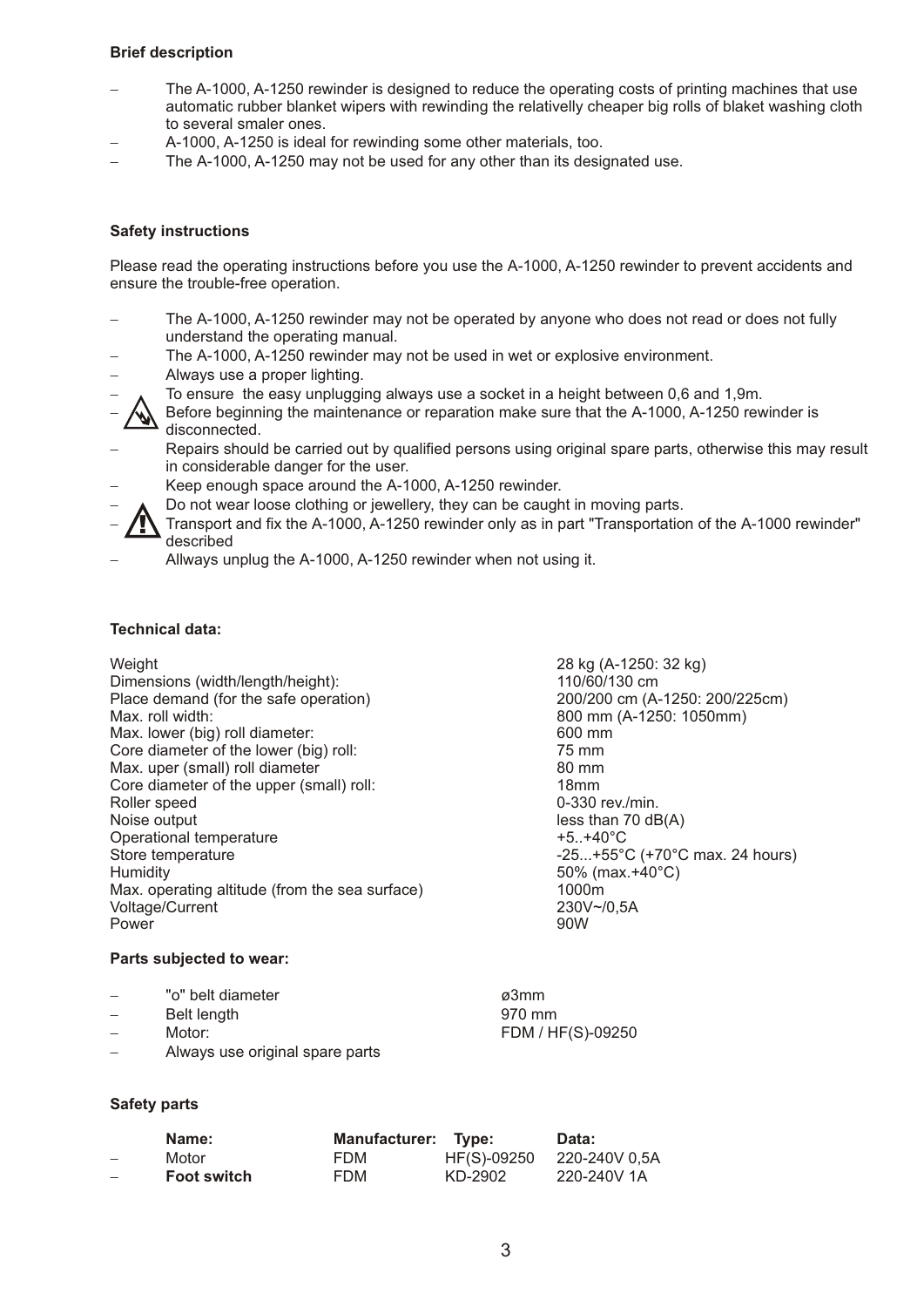#### **Transportation of the A-1000, A-1250 rewinder**

Always keep the following instructions when transporting the A-1000, A-1250

- Always keep the following instructions when transporting the A-1000, A-1250 rewinder<br>– To avoid the damage of the cord, wrap it up and fix it to the machine during transportation. – To avoid the damage of the cord, wrap it up and fix it to the machine during transportation.<br>– The A-1000, A-1250 rewinder needs two persons to carry.
- The A-1000, A-1250 rewinder needs two persons to carry.
- You can hold the R-761 by any part of its support [1/5].
- You can hold the R-761 by any part of its support [1/5].<br>– Do not carry the A-1000, A-1250 rewinder holding by the belt disk [1/3], by the lid of the belt disk [1/2] or by the cord [1/6].<br>— Use a proper vehicle to transport the A-1000, A-1250 rewinder, and fix it well.
- 
- Use a proper vehicle to transport the A-1000, A-1250 rewinder, and fix it well.<br>– The A-1000, A-1250 rewinder can be transported standing on its rollers [1/2] , and the machine have to -be fixed very well. Use a soft belt to fix the A-1000 rewinder, do not use any wire that can hurt it.
- 

#### Parts of the rewinder. (Standard configuration)

- **Parts of the rewinder. (Standard configuration)**<br>– Foot switch [1/7]: The sopped of the motor can be regulated with it. The motor [1/1] stops after releasing
- the foot switch [1/7] but allways unplug it when it is not used.<br>– Unwinding shaft [1/9]: The lower (big) roll can be fixed on it. The width and the position of the roll can be adjusted with the unwinding score holders [1/10]. The thense of the paperband can be regulated by a<br>simple break [1/4].
- simple break [1/4] .<br>– The rewinding shaft [1/13] is a 18 mm diameter tube. Scores with 18-19mm central whole can be fixed on it. The width of the score can be set 0-800 mm.

#### **Setting up and oerating of the A-1000, A-1250**

- **Setting up and oerating of the A-1000, A-1250 rewinder**<br>– Before further use of the A-1000, A-1250 rewinder check it carefully, especially the binding of moving
- parts, and any other conditions that may affect its operation.<br>— Check the cord and the switches. Do not use the A-1000, A-1250 rewinder with damaged cord. – Check the cord and the switches. Do not use the A-1000, A-1250 rewinder with damaged cord.<br>– Check the socket before connecting the A-1000, A-1250 rewinder.
- Check the socket before connecting the A-1000, A-1250 rewinder.
- Check the socket before connecting the A-1000, A-1250 rewinder.<br>– Mount the rewinding score on the rewinding shaft. After loosing the fixing screws [1/15] move backwards the axle of the rotating disc [1/16] and remove the rewinding shaft [1/13]. Loose the fixing screw of the driving disc [1/12] and put a rewinding score on the rewinding shaft [1/13].<br>Mount the rewinding shaft [1/13] with the score in the rewinder.
- 
- Mount the rewinding shaft [1/13] with the score in the rewinder.<br>– Position the fix disk to the score, so that the small stick of the fix disc be attached in the groove of the
- -score. Fix the driving disc [1/12] with its screw. Mounting the unwinding roll: Remove the unwinding shaft [1/9] from the rewinder loose the holders of the unwinding roll [1/10]. Remove a holder of the unwinding roll [1/10], whicht is opposit to the break [1/4] from the unwinding shaft [1/9]. Insert the unwinding roll on the unwinding shaft [1/9] and put back<br>the holder of the unwinding roll [1/10] on the unwinding shaft.
- -the holder of the unwinding roll [1/10] on the unwinding shaft. Position the unwinding roll with its holders so that the side of the roll should be aligned to the sides of the rewinding roll.<br>Feed the web material to the machine as it shown in picture 2.
- 
- Feed the web material to the machine as it shown in picture 2.<br>– Stick the end of the web material to the rewinding scora, using doublesided adhesive tape or adhesives spray so that it woun't get wrinkled.<br>– Connect the A-1000, A-1250 rewinder to a socket and start the motor.
- Connect the A-1000, A-1250 rewinder to a socket and start the motor.<br>– After some practice you can make nice rolls.
- 
- After some practice you can make nice rolls.<br>– After finishing the work with the rewinder do not forget to remove the plug from the socket.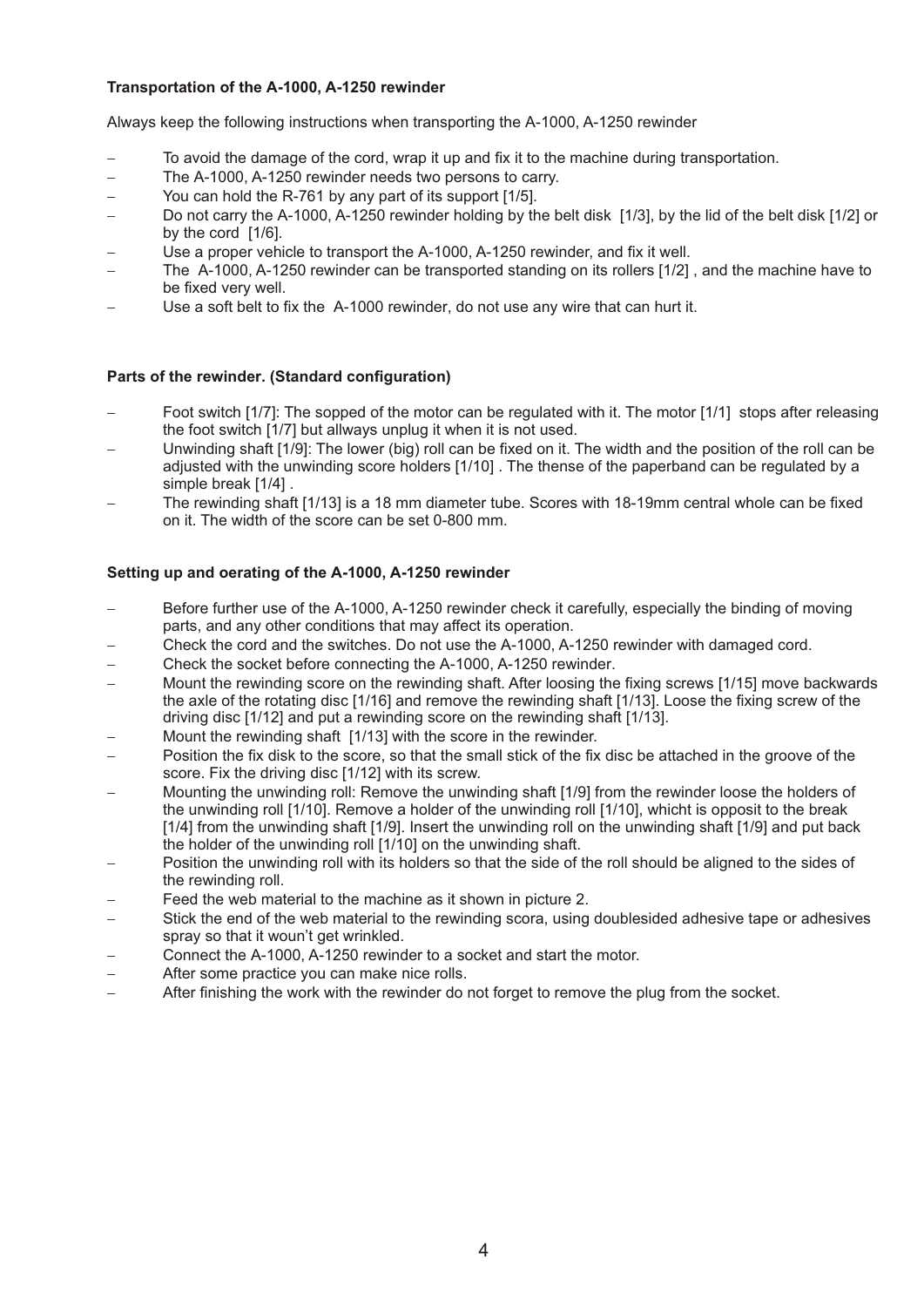picture-1

### **Parts of the A-1000, A-1250 rewinder.**



- 
- 1. Electromotor 1. Electromotor 1. Electromotor 1. Electromotor 1. Electromotor 1. Electromotor 1. Electromotor 1. Electromotor 1. Electromotor 1. Electromotor 1. Electromotor 1. Electromotor 1. Electromotor 1. Electromoto
- 
- 
- 4. Break 12. Driving disc<br>
5. Machine support 13. Rewinding shaft 5. Machine support 13. Rewinding s<br>
6. Power cable 14. Guide shaft
- 6. Power cable 14.<br>
7. Foot switch 15.
- 
- 
- 
- 2. Lid of the belt disc **10.** Unwinding roll holder with a fixing screw 10. Unwinding roll holder with a fixing screw 3.
- 3. Belt disc contract the state of the 11. Unwinding shaft holder 4. Break contract the Break contract of the 12. Driving disc
	-
	-
	-
- 7. Foot switch 15. Fixing screws of the rotating disk
- 8. Rollers 16. Rotating disk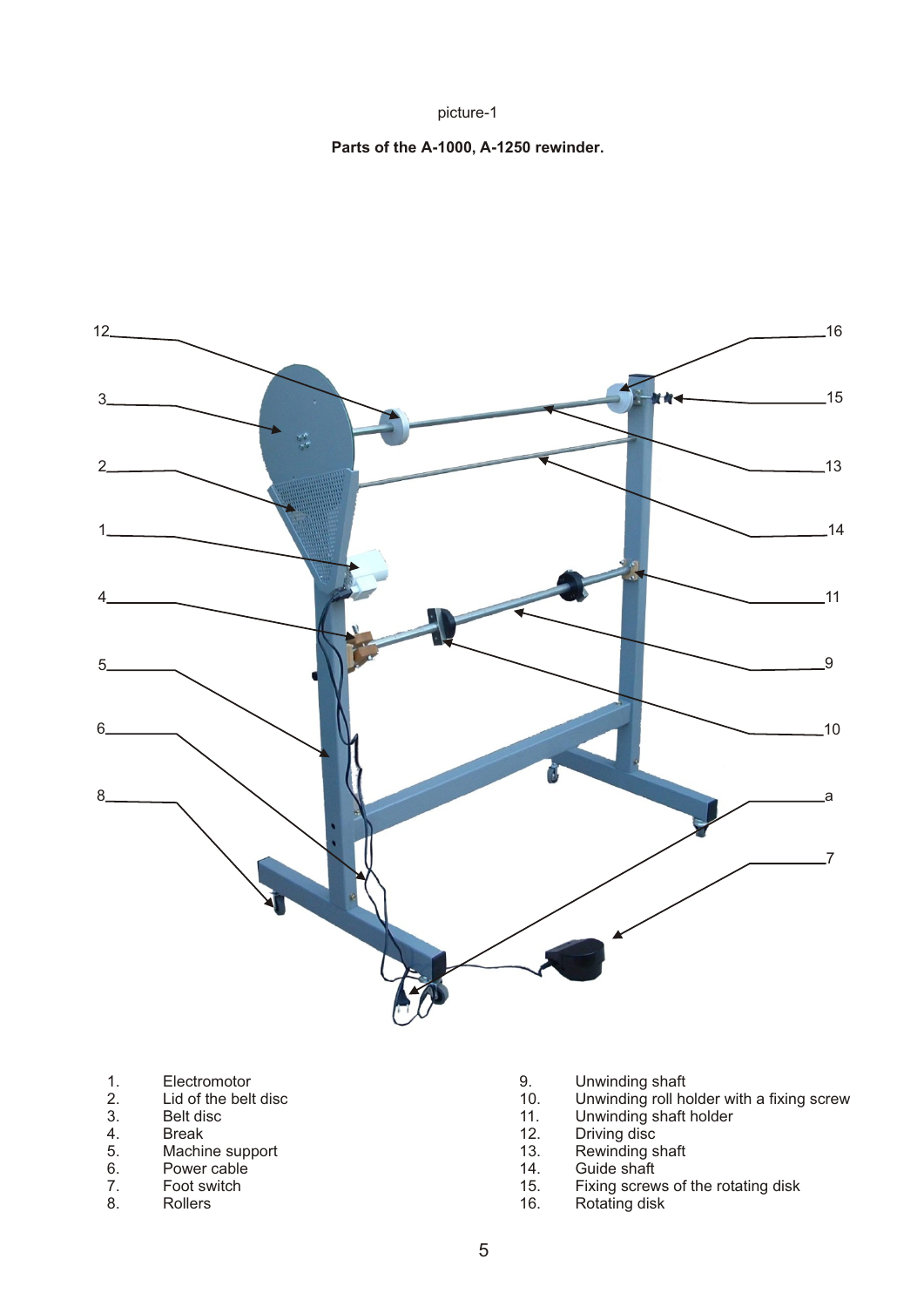

Picture -2 Feeding the web material

#### Maintanance of the A-1000, A-1250 rewinder

- **Maintanance of the A-1000, A-1250 rewinder**<br>– The maintanance of the A-1000, A-1250 rewinder is reduced to cleaning, and changing the belt if it is defected.<br>– Do not use agressive chemicals to clean the rewinder.
- Do not use agressive chemicals to clean the rewinder.<br>– The rewinder can be cleaned with dry clots.
- 
- The rewinder can be cleaned with dry clots.<br>– If you are using a wet clots to clean the A-1000, A-1250 be careful, because it can cose corrosion. – If you are using a wet clots to clean the A-1000, A-1250 be careful, because it can cose corrosion.<br>– Do not kep the rewinder in wet place.
- 
- Do not kep the rewinder in wet place.<br>– After using the A-1000, A-1250 remove the plug from the socket.

#### **Frequent troubles**

- *The motor doesn't start.* Check the plug.
- *The rewinding shat doesn't rotate:* Check the belt.

*- The web material getting wrinkled during rewinding:* Check the tension of the web material, if it is neccessary set the strength of the break. When you sticking the end of the roll material to the rewinding shaft take care of that it won't cose the web to be wrinkled. If the roll getting wrinkled, you can help it with smoting the roll with hand.



*- The rewinder tears the material.* Reduce the break strength.

*- The rewinding shaft turning not strong enough.* Check the belt, if it is necessary change it.

*- The rewinding shaft doesn't driving the rewinding score:* The stick of the driving disc doesn't connected well to the groove of the score. Use a proper score with a grooving as it is shown in the picture 3.



Picture-3 The groove of the rewinding shaft.